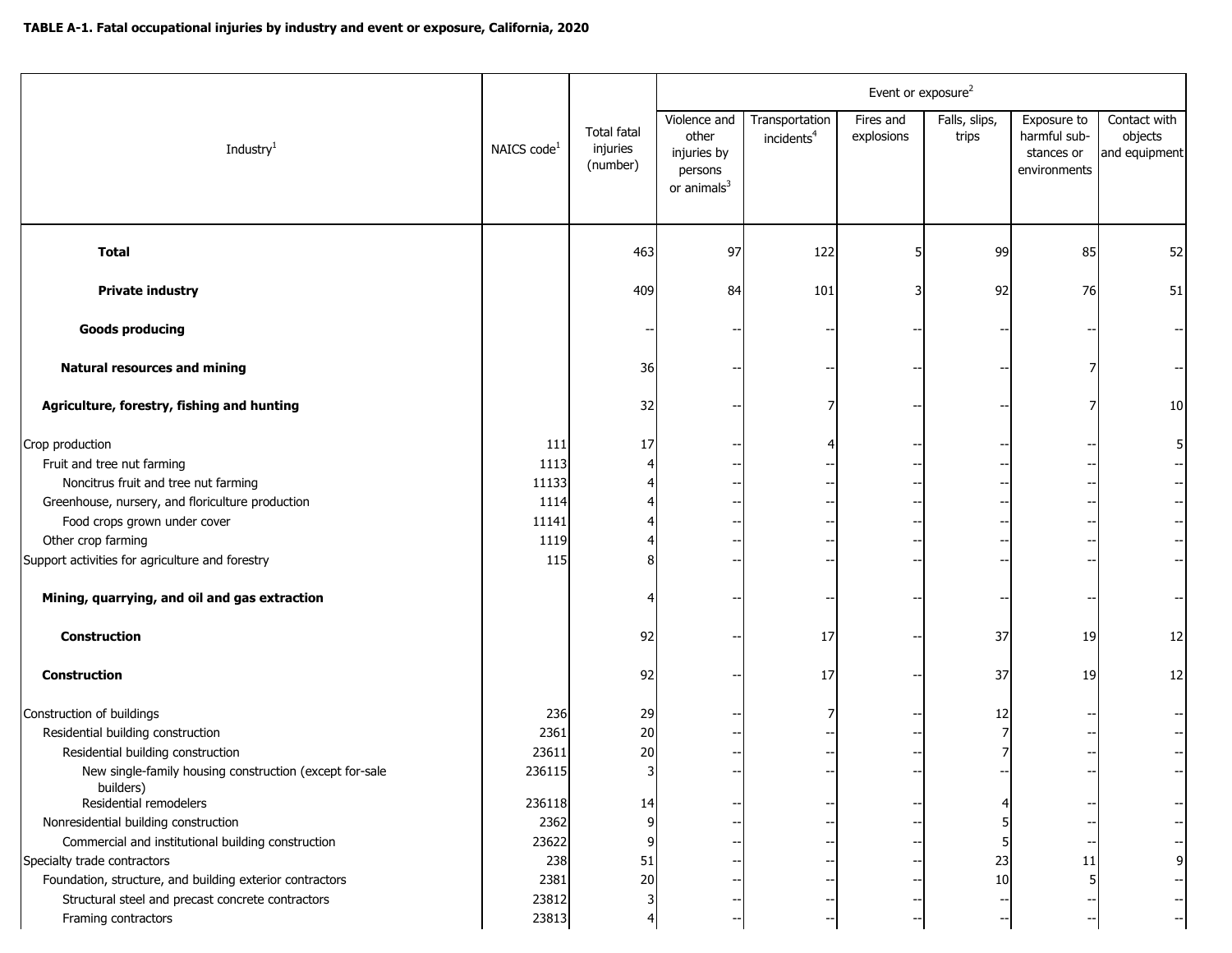| Nonresidential framing contractors                               | 238132 |     |    |    |    |    |
|------------------------------------------------------------------|--------|-----|----|----|----|----|
| Roofing contractors                                              | 23816  | q   |    |    |    |    |
| Building equipment contractors                                   | 2382   | 10  |    |    |    |    |
| Electrical contractors and other wiring installation contractors | 23821  |     |    |    |    |    |
| Plumbing, heating, and air-conditioning contractors              | 23822  |     |    |    |    |    |
| Building finishing contractors                                   | 2383   | 13  |    |    |    |    |
| Painting and wall covering contractors                           | 23832  |     |    |    |    |    |
| Nonresidential painting and wall covering contractors            | 238322 |     |    |    |    |    |
| Other specialty trade contractors                                | 2389   |     |    |    |    |    |
| <b>Manufacturing</b>                                             |        | 18  |    |    |    |    |
| Manufacturing                                                    |        | 18  |    |    |    |    |
| Wood product manufacturing                                       | 321    |     |    |    |    |    |
| Fabricated metal product manufacturing                           | 332    |     |    |    |    |    |
| Machinery manufacturing                                          | 333    |     |    |    |    |    |
| Metalworking machinery manufacturing                             | 3335   |     |    |    |    |    |
| Metalworking machinery manufacturing                             | 33351  |     |    |    |    |    |
| Machine tool manufacturing                                       | 333517 |     |    |    |    |    |
| <b>Service providing</b>                                         |        |     |    |    |    |    |
| Trade, transportation, and utilities                             |        | 109 |    | 43 | 10 | 10 |
| <b>Utilities</b>                                                 |        |     |    |    |    |    |
| Utilities                                                        | 221    |     |    |    |    |    |
| Electric power generation, transmission and distribution         | 2211   |     |    |    |    |    |
| Electric power transmission, control, and distribution           | 22112  |     |    |    |    |    |
| <b>Wholesale trade</b>                                           |        | 12  |    |    |    |    |
| Merchant wholesalers, durable goods                              | 423    |     |    |    |    |    |
| Merchant wholesalers, nondurable goods                           | 424    |     |    |    |    |    |
| <b>Retail trade</b>                                              |        | 37  | 22 |    |    |    |
| Motor vehicle and parts dealers                                  | 441    |     |    |    |    |    |
| Automotive parts, accessories, and tire stores                   | 4413   |     |    |    |    |    |
| Food and beverage stores                                         | 445    | 19  | 13 |    |    |    |
| Grocery stores                                                   | 4451   | 11  |    |    |    |    |
| Specialty food stores                                            | 4452   |     |    |    |    |    |
| Beer, wine, and liquor stores                                    | 4453   |     |    |    |    |    |
| Beer, wine, and liquor stores                                    | 44531  |     |    |    |    |    |
| Gasoline stations                                                | 447    |     |    |    |    |    |
| Gasoline stations                                                | 4471   |     |    |    |    |    |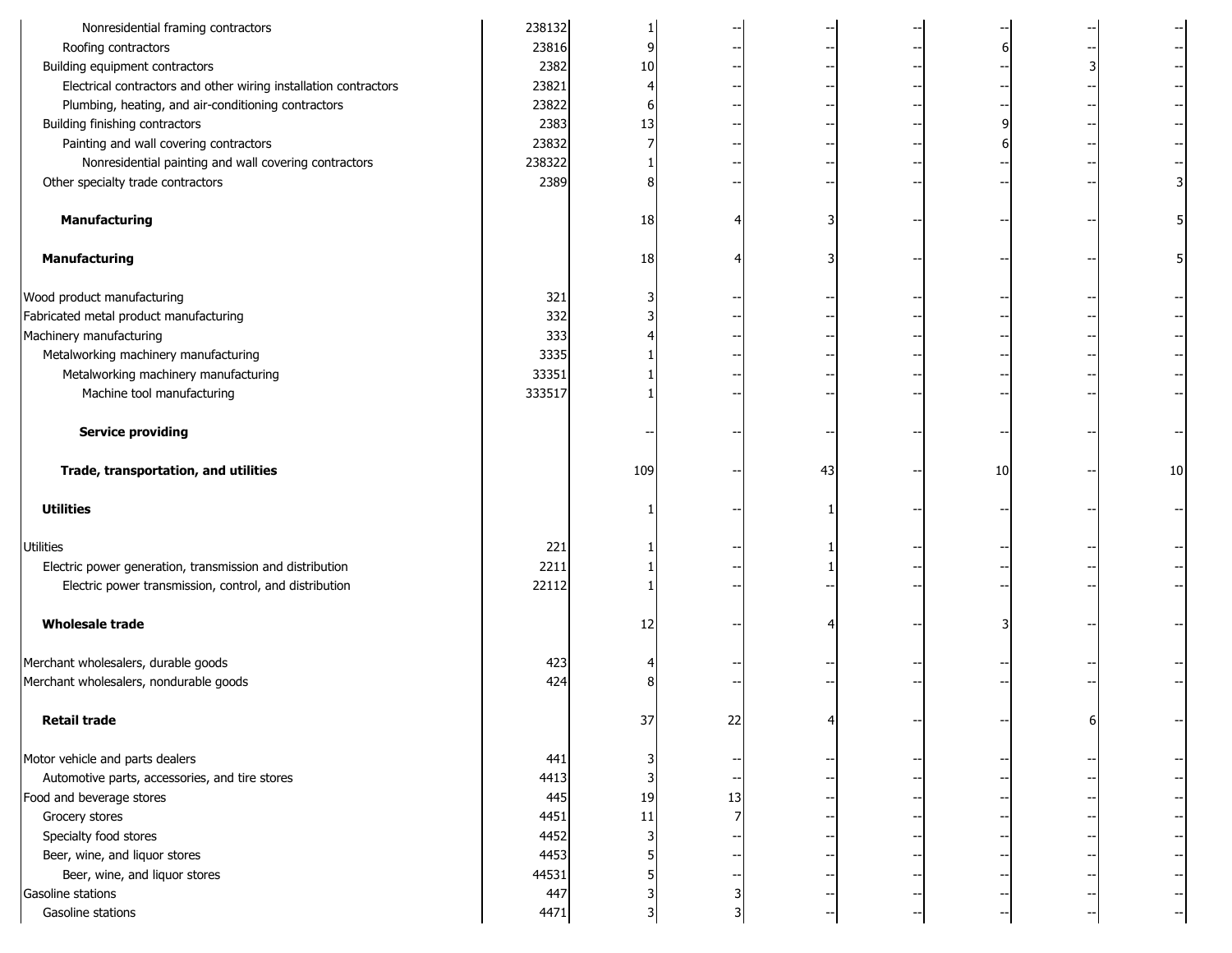| Gasoline stations with convenience stores                            | 44711  |    |    |    |  |    |  |
|----------------------------------------------------------------------|--------|----|----|----|--|----|--|
| Miscellaneous store retailers                                        | 453    |    |    |    |  |    |  |
| <b>Transportation and warehousing</b>                                |        | 59 | 10 | 34 |  |    |  |
| Air transportation                                                   | 481    |    |    |    |  |    |  |
| Truck transportation                                                 | 484    | 36 |    | 20 |  |    |  |
| General freight trucking                                             | 4841   | 28 |    | 15 |  |    |  |
| General freight trucking, local                                      | 48411  | 14 |    |    |  |    |  |
| Specialized freight trucking                                         | 4842   |    |    |    |  |    |  |
| Used household and office goods moving                               | 48421  |    |    |    |  |    |  |
| Specialized freight (except used goods) trucking, local              | 48422  |    |    |    |  |    |  |
| Support activities for transportation                                | 488    | 12 |    |    |  |    |  |
| Couriers and messengers                                              | 492    |    |    |    |  |    |  |
| Warehousing and storage                                              | 493    |    |    |    |  |    |  |
| Warehousing and storage                                              | 4931   |    |    |    |  |    |  |
| General warehousing and storage                                      | 49311  |    |    |    |  |    |  |
| <b>Information</b>                                                   |        |    |    |    |  |    |  |
| <b>Information</b>                                                   |        |    |    |    |  |    |  |
| Publishing industries (except internet)                              | 511    |    |    |    |  |    |  |
| Software publishers                                                  | 5112   |    |    |    |  |    |  |
| Software publishers                                                  | 51121  |    |    |    |  |    |  |
| <b>Financial activities</b>                                          |        | 15 |    |    |  |    |  |
| <b>Finance and insurance</b>                                         |        |    |    |    |  |    |  |
| Real estate and rental and leasing                                   |        | 12 |    |    |  |    |  |
| Real estate                                                          | 531    |    |    |    |  |    |  |
| Offices of real estate agents and brokers                            | 5312   |    |    |    |  |    |  |
| Offices of real estate agents and brokers                            | 53121  |    |    |    |  |    |  |
| <b>Professional and business services</b>                            |        | 76 |    |    |  | 16 |  |
| Professional, scientific, and technical services                     |        | 10 |    |    |  |    |  |
| Professional, scientific, and technical services                     | 541    | 10 |    |    |  |    |  |
| Management, scientific, and technical consulting services            | 5416   |    |    |    |  |    |  |
| Management consulting services                                       | 54161  |    |    |    |  |    |  |
| Process, physical distribution, and logistics consulting<br>services | 541614 |    |    |    |  |    |  |
| Other professional, scientific, and technical services               | 5419   |    |    |    |  |    |  |
| Photographic services                                                | 54192  |    |    |    |  |    |  |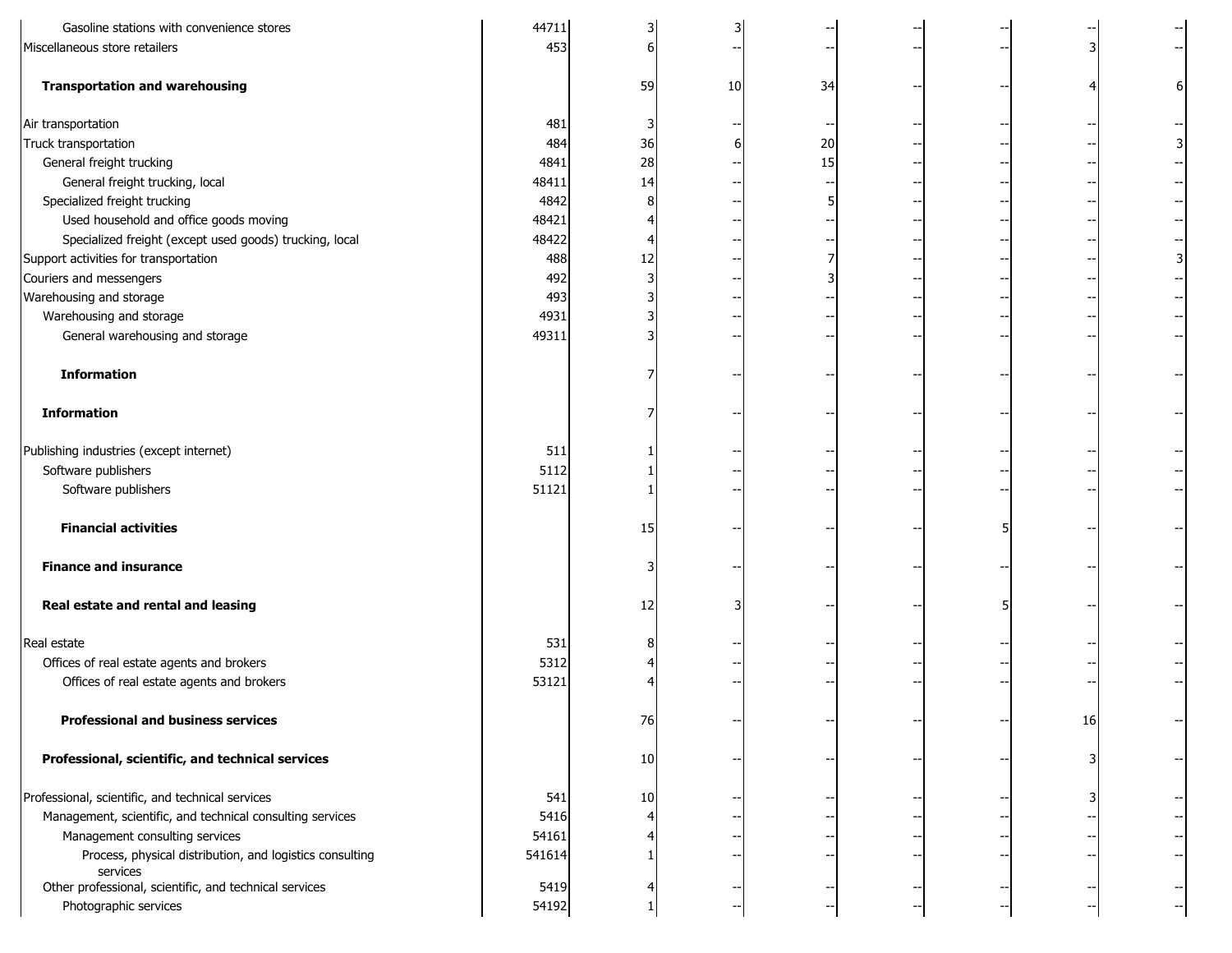| Veterinary services                                                                                                                                                                                                                                                                                                                                                          | 54194                                                                           |                                             |                 |    |    |    |  |
|------------------------------------------------------------------------------------------------------------------------------------------------------------------------------------------------------------------------------------------------------------------------------------------------------------------------------------------------------------------------------|---------------------------------------------------------------------------------|---------------------------------------------|-----------------|----|----|----|--|
| Administrative and support and waste management and<br>remediation services                                                                                                                                                                                                                                                                                                  |                                                                                 | 66                                          | 11              | 15 | 20 | 13 |  |
| Administrative and support services<br>Investigation and security services<br>Services to buildings and dwellings<br>Janitorial services<br>Landscaping services<br>Waste management and remediation services<br>Waste collection<br>Waste collection<br>Solid waste collection<br>Remediation and other waste management services<br><b>Educational and health services</b> | 561<br>5616<br>5617<br>56172<br>56173<br>562<br>5621<br>56211<br>562111<br>5629 | 57<br>12<br>39<br>$6 \mid$<br>28<br>9<br>18 | 10              | 10 |    |    |  |
| <b>Health care and social assistance</b>                                                                                                                                                                                                                                                                                                                                     |                                                                                 | 18                                          | 10 <sub>1</sub> |    |    |    |  |
| Ambulatory health care services<br>Home health care services<br>Home health care services<br>Nursing and residential care facilities<br><b>Leisure and hospitality</b>                                                                                                                                                                                                       | 621<br>6216<br>62161<br>623                                                     | 19                                          |                 |    |    | 10 |  |
| Arts, entertainment, and recreation<br>Amusement, gambling, and recreation industries                                                                                                                                                                                                                                                                                        | 713                                                                             |                                             |                 |    |    |    |  |
| <b>Accommodation and food services</b>                                                                                                                                                                                                                                                                                                                                       |                                                                                 | 14                                          |                 |    |    |    |  |
| Other services, except public administration<br>Other services, except public administration                                                                                                                                                                                                                                                                                 |                                                                                 | 18<br>18                                    |                 |    |    |    |  |
| Repair and maintenance<br>Automotive repair and maintenance<br>Personal and laundry services                                                                                                                                                                                                                                                                                 | 811<br>8111<br>812                                                              | 13                                          |                 |    |    |    |  |
| Government <sup>6</sup>                                                                                                                                                                                                                                                                                                                                                      |                                                                                 |                                             |                 |    |    |    |  |
| <b>Federal government</b>                                                                                                                                                                                                                                                                                                                                                    |                                                                                 | 25                                          |                 | 15 |    |    |  |
| <b>Public administration</b>                                                                                                                                                                                                                                                                                                                                                 |                                                                                 | 20                                          |                 | 12 |    |    |  |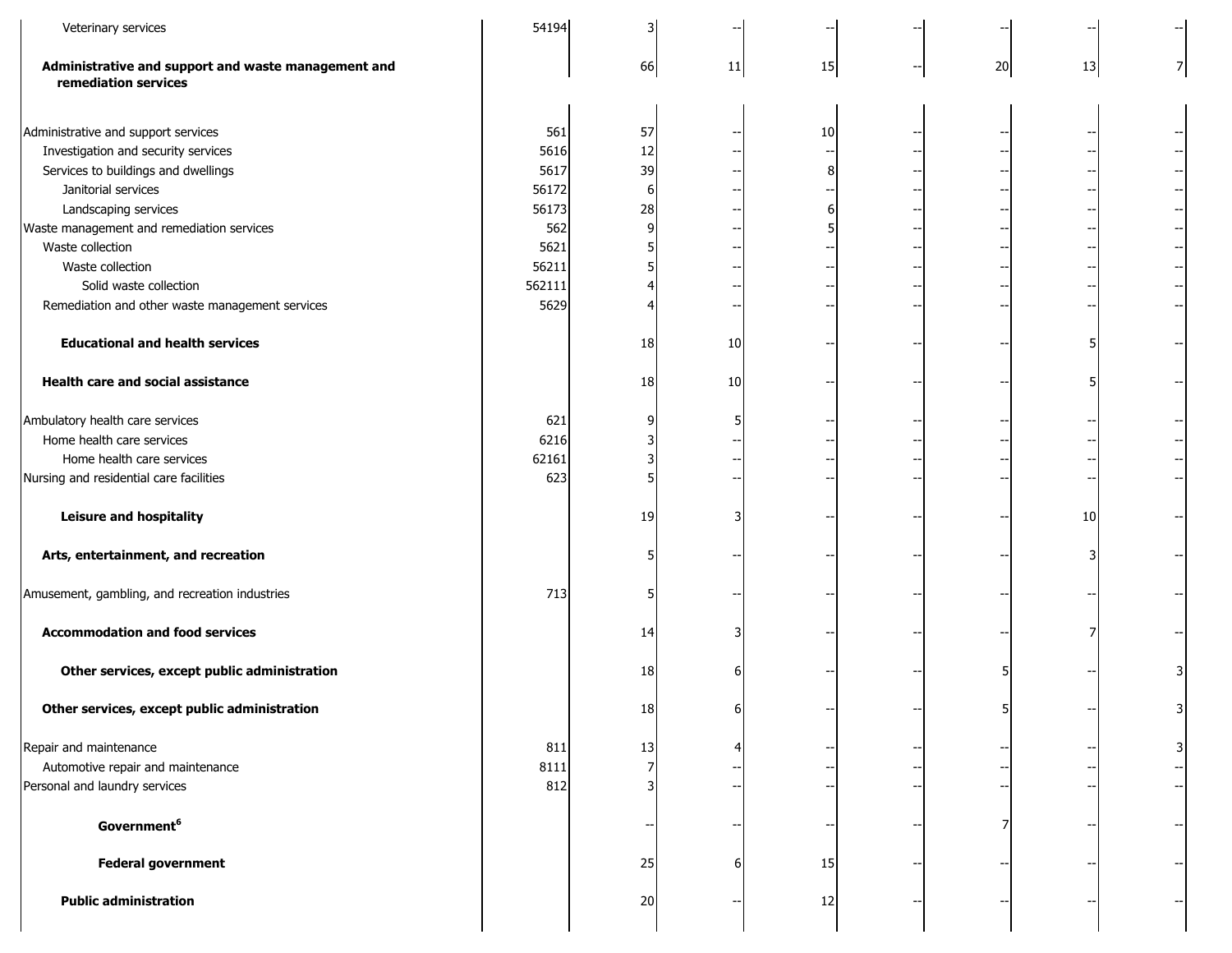| <b>Public administration</b>                                                                                                                                        |                      | 20          | 12 |  |   |  |
|---------------------------------------------------------------------------------------------------------------------------------------------------------------------|----------------------|-------------|----|--|---|--|
| <b>State government</b>                                                                                                                                             |                      |             |    |  | 3 |  |
| <b>Service providing</b>                                                                                                                                            |                      |             |    |  |   |  |
| <b>Public administration</b>                                                                                                                                        |                      |             |    |  |   |  |
| <b>Public administration</b>                                                                                                                                        |                      |             |    |  |   |  |
| Justice, public order, and safety activities<br>Justice, public order, and safety activities                                                                        | 922<br>9221          |             |    |  |   |  |
| <b>Local government</b>                                                                                                                                             |                      | 21          |    |  |   |  |
| <b>Service providing</b>                                                                                                                                            |                      |             |    |  |   |  |
| <b>Professional and business services</b>                                                                                                                           |                      |             |    |  |   |  |
| Professional, scientific, and technical services                                                                                                                    |                      |             |    |  |   |  |
| Professional, scientific, and technical services<br>Scientific research and development services<br>Research and development in the physical, engineering, and life | 541<br>5417<br>54171 |             |    |  |   |  |
| sciences<br>Research and development in the physical, engineering, and<br>life sciences (except nanotechnology and biotechnology)                                   | 541715               |             |    |  |   |  |
| <b>Educational and health services</b>                                                                                                                              |                      |             |    |  |   |  |
| <b>Educational services</b>                                                                                                                                         |                      | 6           |    |  |   |  |
| <b>Educational services</b><br>Elementary and secondary schools<br>Elementary and secondary schools                                                                 | 611<br>6111<br>61111 | 6<br>ы<br>6 |    |  |   |  |
| <b>Public administration</b>                                                                                                                                        |                      | 10          |    |  |   |  |
| <b>Public administration</b>                                                                                                                                        |                      | 10          |    |  |   |  |